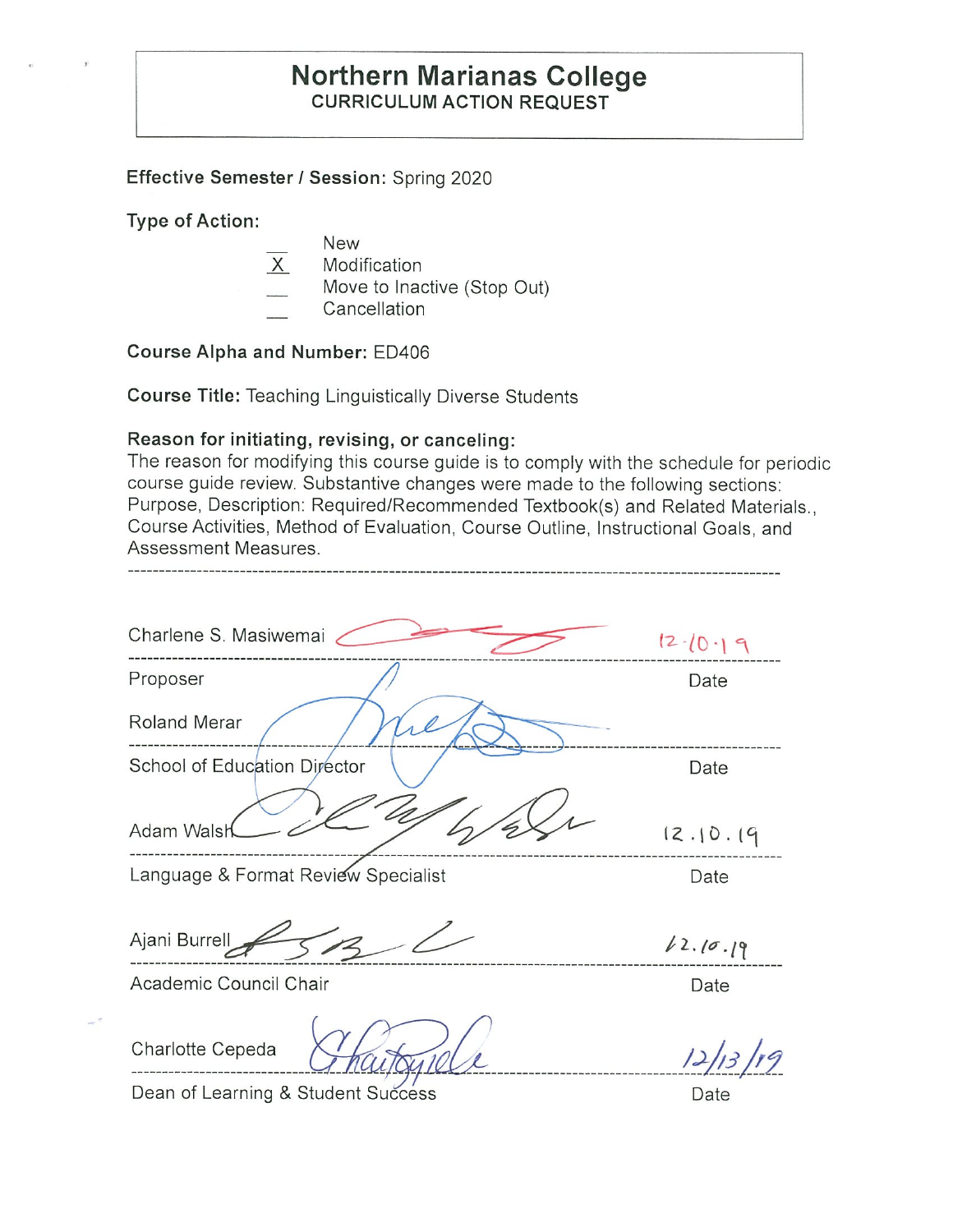Course: ED406 Teaching Linguistically Diverse

## **1. Department**

School of Education

### **2. Purpose**

The course is designed to provide an awareness of theories, methodology, approaches, and practices for effective teaching within a culturally diverse setting, including an understanding of second language learners and acquisition. Students will also be introduced to educational, cultural, historical, racial, and inter-group issues; promotion of linguistic development through content-based instruction; and the role of the culturally and linguistically aware professional in the workplace and/or wider educational community.

### **3. Description**

#### **A. Required/Recommended Textbook(s) and Related Materials**  Required:

Fromkin, V., Rodman, R., & Hyams, N. (2014). An Introduction to Language (11th ed.). Boston, MA: Cengage.

Recommended: N/A

## **B. Contact Hours**

- **1. Lecture:** 3 per week/ 45 per semester
- **2. Lab:** N/A
- **3. Other:** N/A

#### **C. Credits**

- **1. Number:** 3
- **2. Type:** Regular degree credits

## **D. Catalogue Course Description**

ED 406 provides theories, methodology, approaches, and practices for effective teaching of second language learners and second language acquisition within a culturally diverse setting. Prerequisites: ED300 with a grade of "C" or higher, Teacher Candidacy or permission from the Director of the School of Education. English Placement Level: EN202. Math Placement: MA 132. (Offered Fall and Spring).

#### **E. Degree or Certificate Requirements Met by Course**

This is a required course for all concentrations in Bachelor of Science Degree in Education.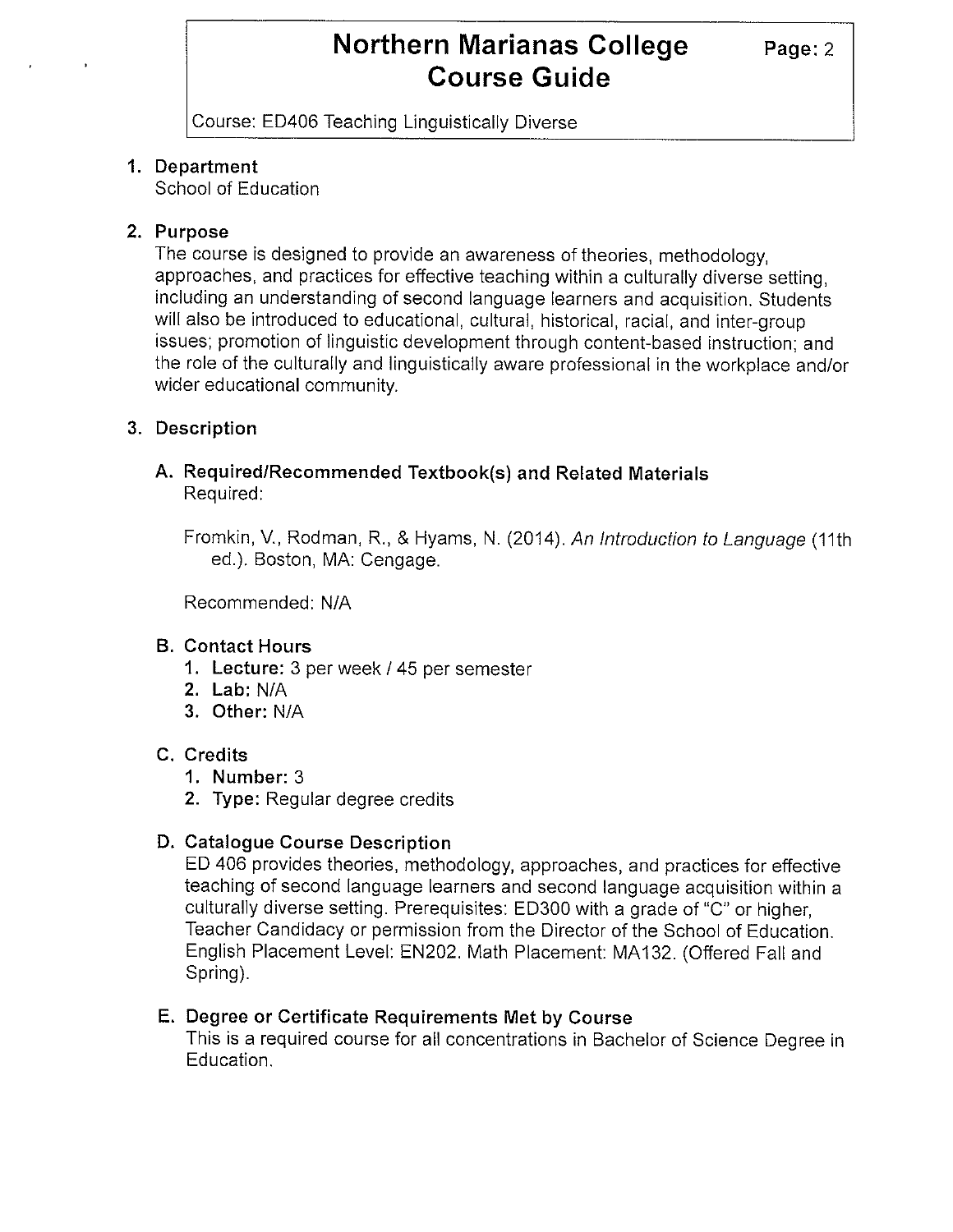Course: ED406 Teaching Linguistically Diverse

## **F. Course Activities and Design**

This course incorporates readings, research, reflective responses, discussions, lesson planning, presentations, and lectures relating to the role of the culturally and linguistically aware educator in the workplace and/or wider educational community.

## **4. Course Prerequisite(s); Concurrent Course Enrollment**

Prerequisites: All core courses and general education requirements, ED300 and ED282 with a grade of "C" or higher (can be taken concurrently, depending on degree concentration's course sequence),Teacher Candidacy or permission from the Director of the School of Education.

## **Required English/Mathematics Proficiency Level(s)**

English Placement Level: EN202 Mathematics Placement Level: MA 132

### **5. Estimated Cost of Course; Instructional Resources Needed**

Cost to the Student: Tuition for a 3-credit hour course and instructional materials fee.

Cost to the College: Instructor's salary

Instructional resources needed for this course include: NMC internet access, and Moodie

#### **6. Method of Evaluation**

Student grades will be determined based on:

- 1.0 Projects;
- 2.0 Exams;
- 3.0 Presentations;
- 4.0 Active participation in discussions and/or activities based on research and reading assignments.

NMC's grading and attendance policies will be followed.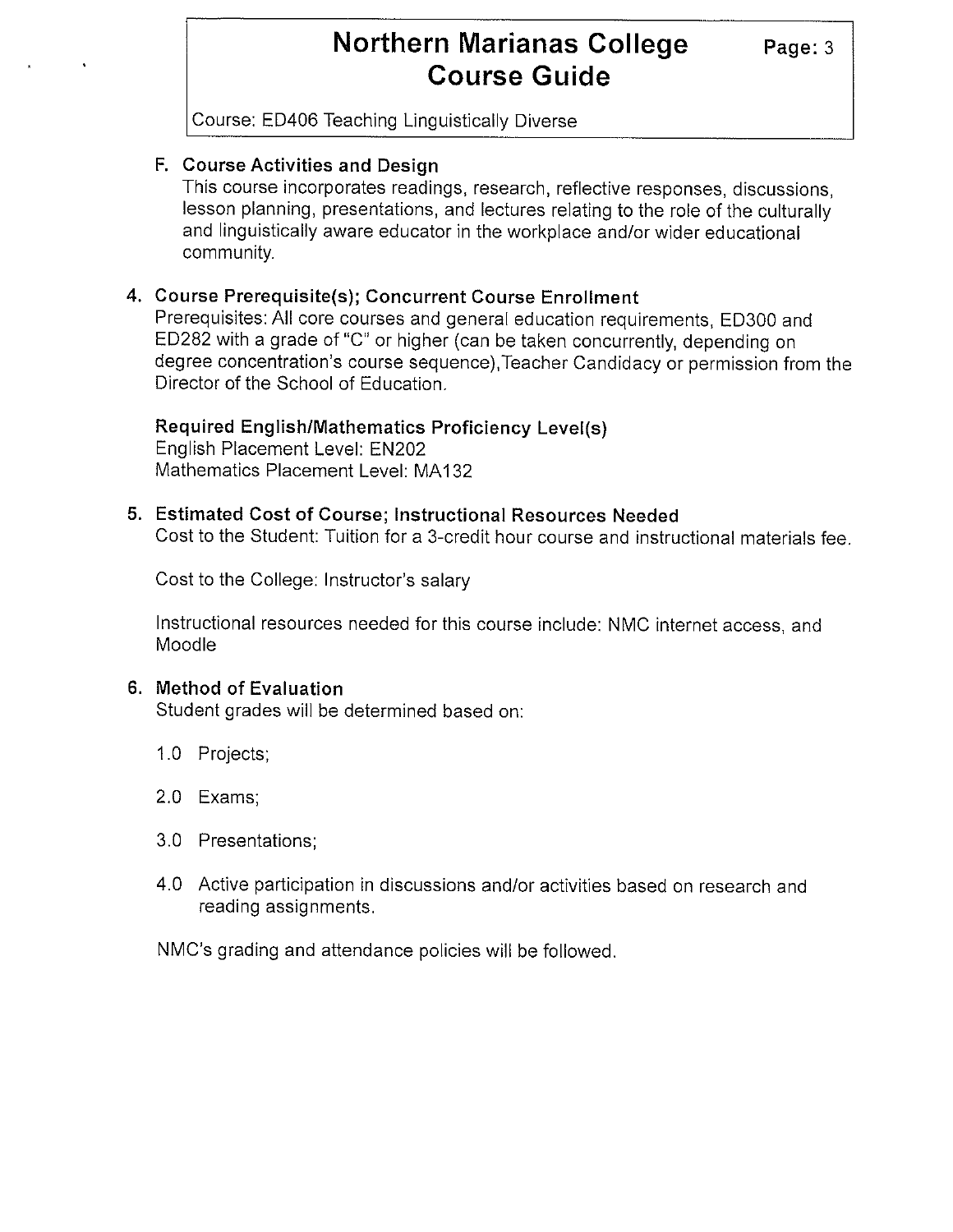Course: ED406 Teaching Linguistically Diverse

### **7. Course Outline**

This is a topical outline and does not necessarily indicate the sequence in which the material will be presented.

- 1.0 Overview of concepts and relationships among culture, language, literacy, cognition, and how they apply to the Commonwealth of the Northern Mariana Islands (CNMI);
- 2.0 Theories, methodology, approaches, and practices for effective teaching within a culturally diverse setting;
- 3.0 Overview of English phonology, morphology, syntax, and the linguistic implications for teaching; and
- 4.0 First and second language acquisition research and theories.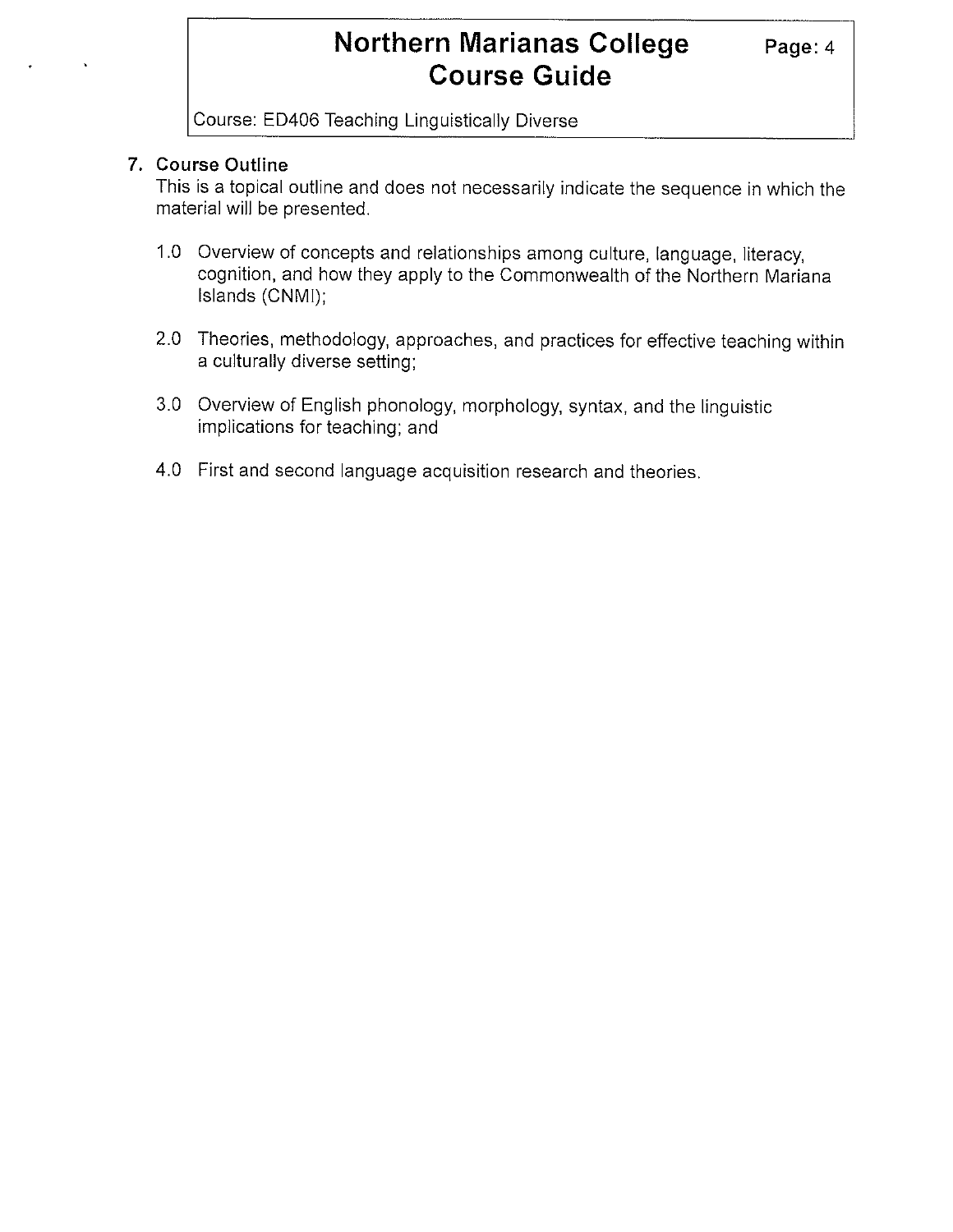Course: ED406 Teaching Linguistically Diverse

#### **8. Instructional Goals**

The course will introduce students to:

- 1.0 Theories, methodology, approaches, and practices for effective teaching within a culturally diverse setting;
- 2.0 First/Second language acquisition;
- 3.0 English phonology, morphology, orthography, and the implications for teaching;
- 4.0 Current issues and applications of linguistic research in the classroom;
- 5.0 Culturally diverse setting; and
- 6.0 ESL/ELL teaching methods.